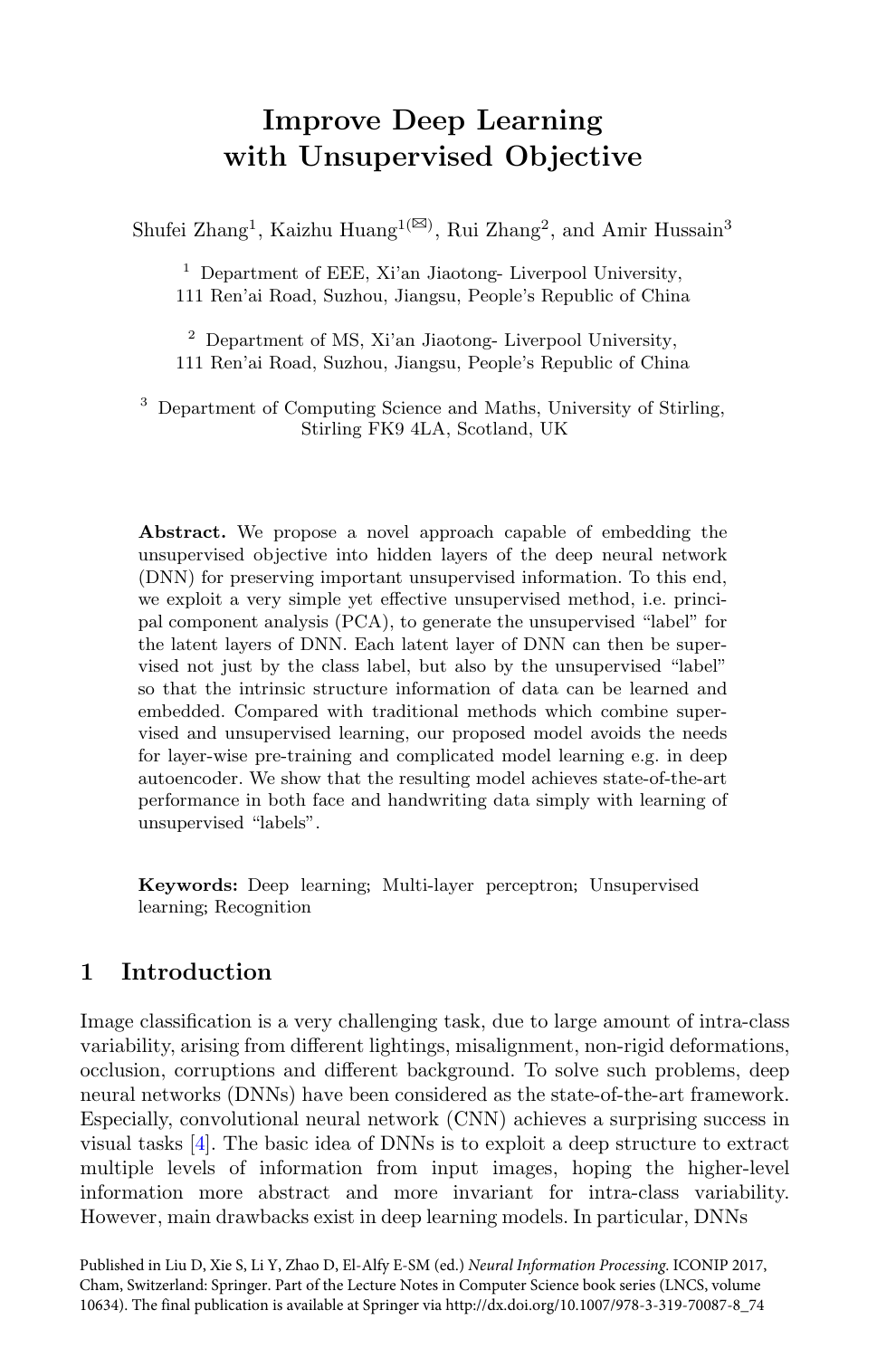usually require a large amount of training data so as to learn reliable invariant features. Moreover, the learning for most DNNs is merely supervised with the class label, while important intrinsic structure information of data is usually discarded.

To tackle this problem, auxiliary unsupervised learning can be engaged with the supervised learning in DNNs. For example, Suddarth et al. proposed a method to introduce an auxiliary task to help train a neural network [\[9\]](#page-8-0). Hence, the neural network can generalize better. Some other methods are also able to apply both unsupervised and supervised learning simultaneously. However, most of them just exploit unsupervised learning to pretrain models [\[3\]](#page-7-1). Recently, Antti et al. proposed a famous model named ladder network (LN) where the unsupervised auxiliary task is to denoise representations at every level of model [\[7\]](#page-7-2). The model takes an autoencoder structure with skip connections from the encoder to decoder and the learning task is similar to that in denoising autoencoders but applied to every layer. Although LN achieves state-of-the-art performance, it need train a large amount of parameters to denoise representations at every level of the model. By replacing the convolutional layers of CNN by PCA, binary hashing, and block-wise histograms, a PCANet model was proposed [\[1](#page-7-3)]. PCANet receives attention due to its easy and efficient implementation. However, its performance might be limited since this method can be considered as a prepossessing technique for input data.

We propose a novel method termed deep neural networks with unsupervised objective (DNNUO) to generate additional labels (called unsupervised labels). Such labels contain more information (intrinsic structure information of data) rather than class information. With the help of such unsupervised labels, while extracting invariant features for intra-class variability, the latent layers of DNN can better preserve intrinsic structure information; this enables the DNN model a better generalization ability for future data. Compared with existing methods, our proposed model avoids the needs for layer-wise pre-training and complex training for models to reconstruct data itself. In particular, we simply apply PCA on input data and treat the output of PCA as additional unsupervised labels so as to promote better the learning of DNNs. Expanding the label information, the proposed model can efficiently combine both supervised and unsupervised learning in DNNs.

We list the main contributions as follows. (1) To our best knowledge, our proposed method is the first method to generate the unsupervised labels for promoting supervised learning. (2) Our proposed approach is very simple yet effective. Unlike the previous methods introducing too many additional parameters, DNNUO utilises a rather limited number of new parameters. (3) The proposed framework could be readily extended to most supervised learning methods. (4) Our proposed method achieves the state-of-the-art performance in both face and handwriting dataset.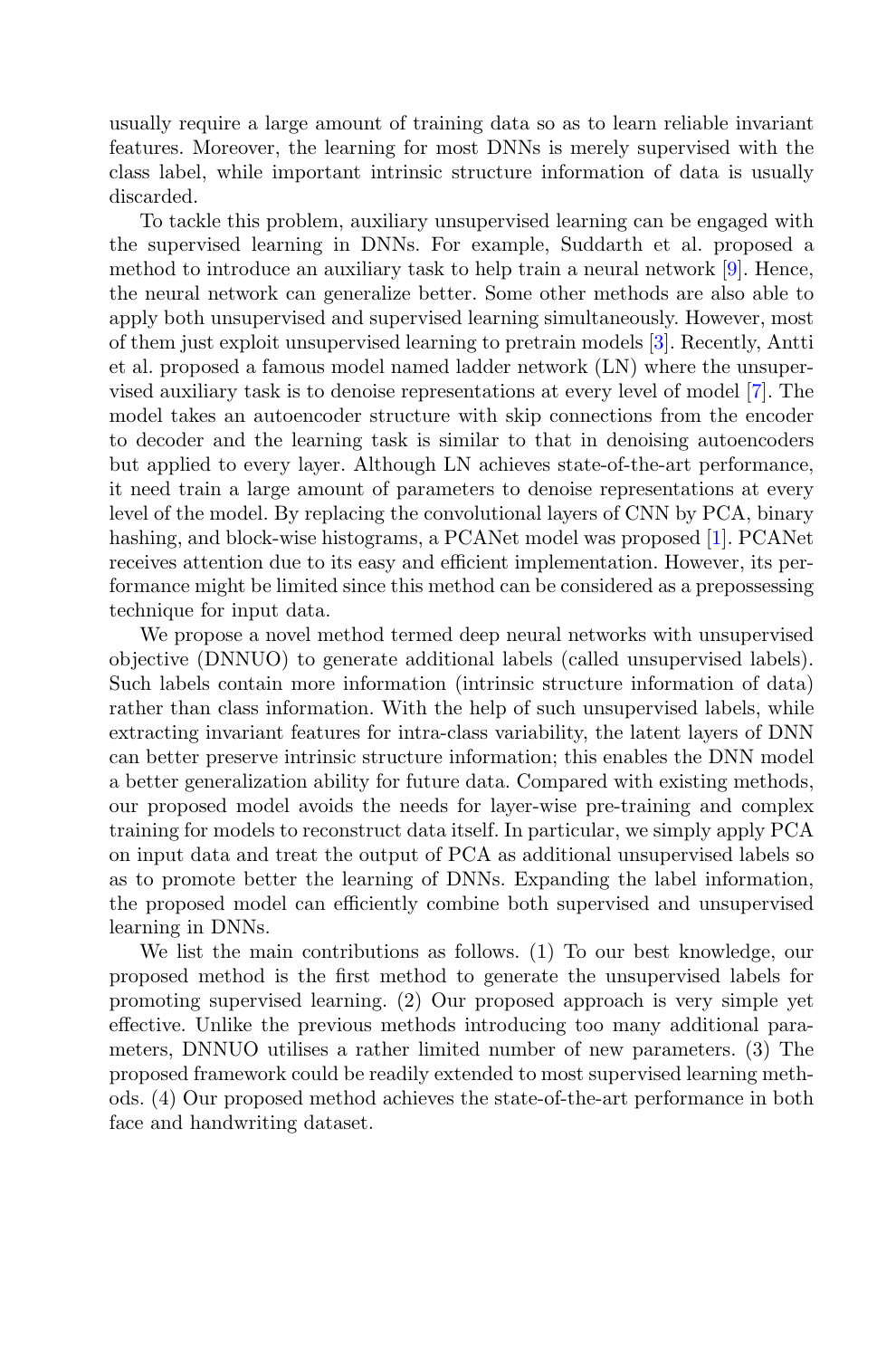### **2 Notation and Convolutional Neural Network**

Essentially, a convolutional neural network (CNN) is composed by one or more convolutional layers (often with a subsampling layer) followed by one or more fully connected layers as in a conventional multilayer neural network as shown in Fig. [1.](#page-2-0) The architecture of CNN is designed to take advantages of the 2D structure of an input image. This is achieved with local connections and tied weights followed by some forms of pooling which results in translation invariant features.

Suppose a  $L_2$ -layer CNN (with  $L_1$  convolutional layers and  $L_2 - L_1$  fully connected layers) is trained to perform prediction in a classification task. CNN maps the input matrix to the  $D$ -dimension label space. Figure [1](#page-2-0) illustrates the structure of a typical CNN, whose optimization problem can be formulated as follows:

$$
\min_{W, \mathbf{b}, K} L(\mathbf{x}^{L_2}, \mathbf{y}) \quad \text{s. t.}
$$
\n
$$
X_j^l = f\left(\sum_{x_i \in M_j} X_i^{l-1} * K_{ij}^l + \mathbf{b}_j^l\right), l = 1, ..., L_1
$$
\n
$$
\mathbf{x}^{L_2 + r + 1} = f\left(\mathbf{x}^{L_2 + r} W_{L_1 + r + 1} + \mathbf{b}_{L_1 + r + 1}\right), r = 1, ..., L_2 - L_1 - 1 \tag{1}
$$
\n
$$
\mathbf{x}^{L_2} = \mathbf{x}^{L_2 - 1} W_{L_2} + \mathbf{b}_{L_2}
$$

where, the matrix  $X_i^0$  represents the *i*<sup>th</sup> input data matrix  $(X_i^0 \in M_0$  where  $M_0$  is the input set).  $X_i^{l-1}$  indicates the *i*<sup>th</sup> feature map of the  $(l-1)^{th}$  convolutional layer of CNN (where  $l = 1, 2, ..., L_1$ ).  $\mathbf{x}^{L_1+r}$  denotes the output of  $r^{th}$  fully connected layer and  $\mathbf{x}^{L_2}$  represented the output of the CNN. y represents the class label with D dimensions.  $K_{ij}^l$  is the convolutional kernel with input feature map  $X_i^{l-1}$  and output feature map  $X_j^l$ .  $f(.)$  is the activation function. In this paper, we engage element-wise sigmoid function  $\sigma(\cdot)$ . For each element x of matrix, the sigmoid function is defined as  $\sigma(x) = \frac{1}{1 + \exp(-x)}$ .  $L(\cdot)$  is the cross entropy loss.

In NN, the sigmoid function is usually exploited to perform the non-linear transformation and it can be also replaced by other functions such as  $max(0, x)$ and tanh $(x)$ .



<span id="page-2-0"></span>**Fig. 1.** The structure of conventional convolutional neural network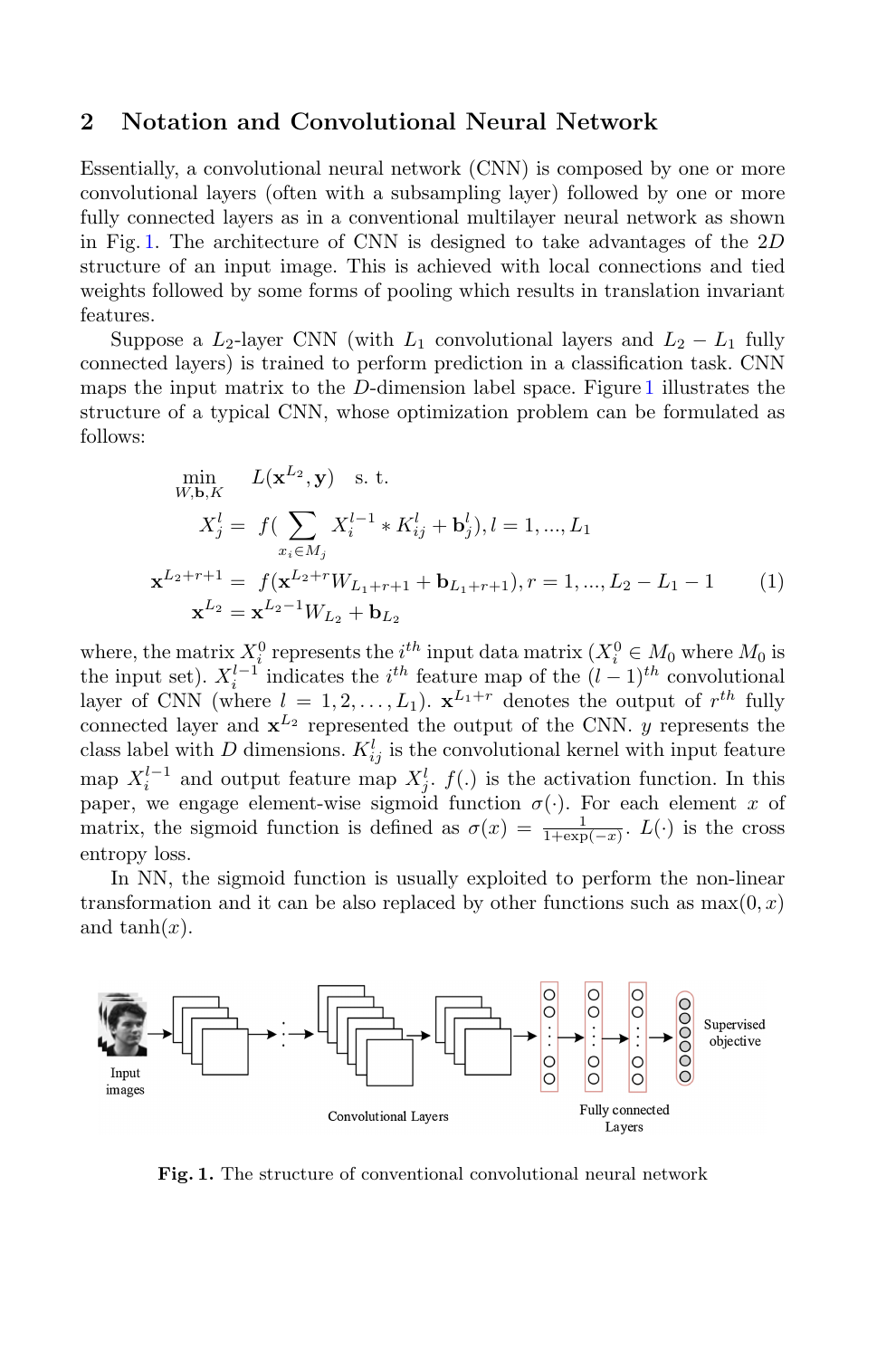# **3 Deep Learning with Unsupervised Objective**

This section will detail our proposed method deep neural network with unsupervised objective (DNNUO). We will first present the structure of the proposed model and then introduce the optimization algorithm.

### **3.1 Network Structure**

The structure of DNNUO is plotted in Fig. [2.](#page-3-0) As can be seen, the structure of DNNUO is composed of two parts, supervised part (traditional CNN) and unsupervised part (the unsupervised label generator with linear transformation). We will detail these two parts in turn.



**Fig. 2.** Structure of deep neural network with unsupervised objective

<span id="page-3-0"></span>**Supervised Part:** We take the supervised learning model as a starting point and improve it further by adding the unsupervised objective. The supervised models could be any DNNs, however we use the CNN and the fully connected MLP network in the paper. We will mainly describe the extension of CNN while omitting details of MLP, since they are much similar. In Fig. [2,](#page-3-0) our proposed model is illustrated on a CNN with 6 convolutional layers and 3 fully connect layers in blue dashed rectangular with dropout. We also build the fully connected MLP network with 6 layers. Both of these feedforward frames are to extract more invariant features for the same class.

**Unsupervised Part:** The whole structure of unsupervised part is shown in the red dashed rectangular of Fig. [2.](#page-3-0) It can be divided into three steps: vectorization operator, PCA operator, and linear transformation. First, the input images are vectorized by vectorization operator. Then, the vectorized data are fed to PCA operator (PCA model is trained by the whole dataset including training and test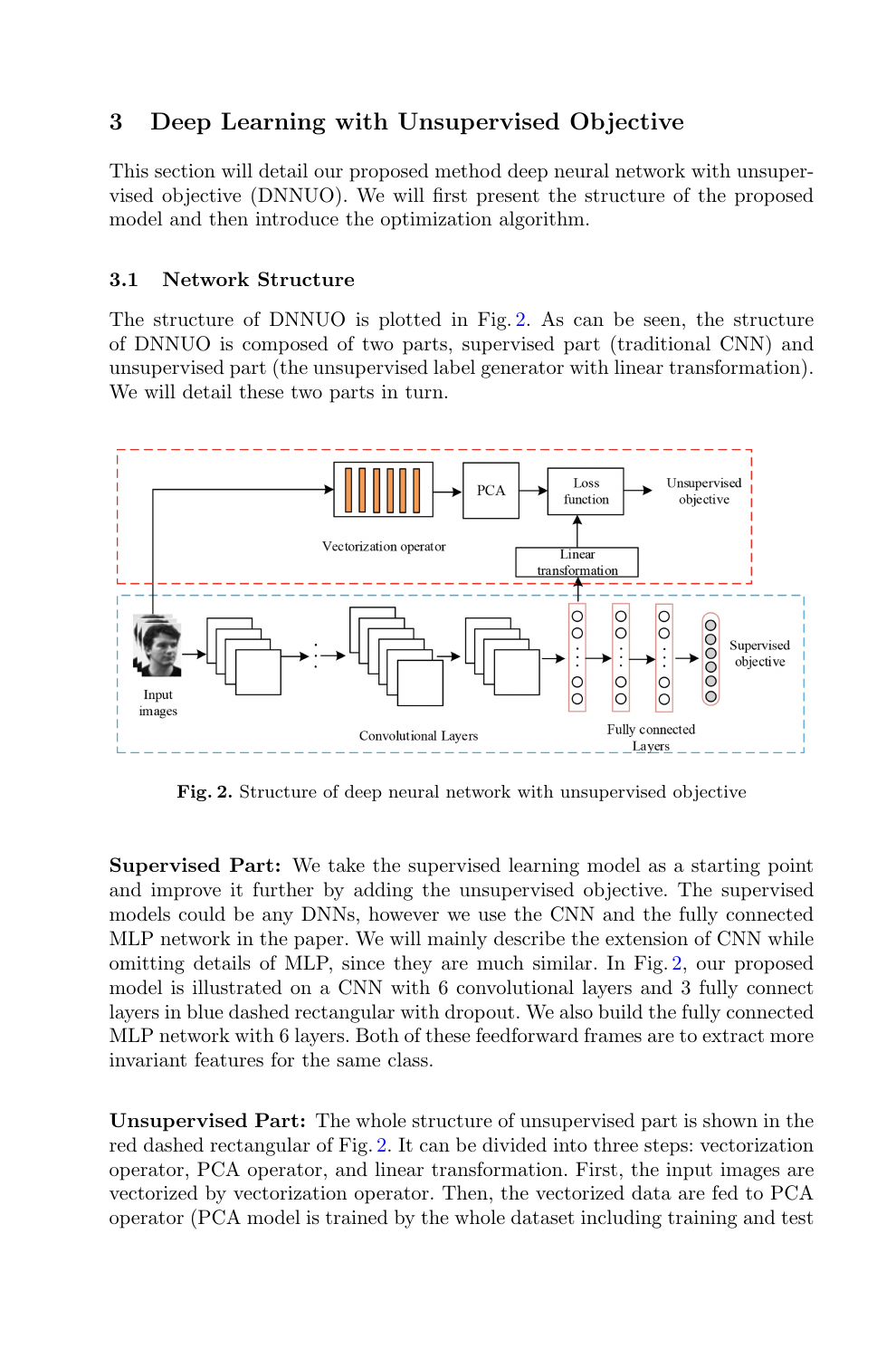set) to extract the principle components of data. Finally, the latent features of CNN pass through the linear transformation and a loss is calculated with respect to the outputs of PCA operator (unsupervised labels). In this paper, the loss for unsupervised objective is given by square error. Our aim is to minimize this loss while implementing the supervised learning.

The purpose of using the unsupervised label generator is to extract the intrinsic information of data; this would encourage the DNN to learn both the information about data itself (unsupervised information) as well as the discriminative information (supervised information).

#### **3.2 Model Formulation**

After introducing the structure of our proposed model, we now describe the model formulation. The main optimization problem can be formulated as:

$$
\min_{W,\mathbf{b},k} L = L_1(\mathbf{x}^{L_2}, \mathbf{y}) + \frac{1}{2}\lambda ||T(\mathbf{x}^{L_1+1}) - G(\mathbf{x}^0))||^2 \quad \text{s. t.}
$$
\n
$$
X_j^l = f\left(\sum_{\mathbf{x}_i \in M_j} X_i^{l-1} * K_{ij}^l + \mathbf{b}_j^l\right), l = 1, ..., L_1
$$
\n
$$
\mathbf{x}^{L_2+r+1} = f(\mathbf{x}^{L_2+r}W_{L_1+r+1} + \mathbf{b}_{L_1+r+1}), r = 1, ..., L_2 - L_1 - 1 \tag{2}
$$
\n
$$
\mathbf{x}^{L_2} = \mathbf{x}^{L_2-1}W_{L_2} + \mathbf{b}_{L_2}
$$

where  $X^0$  is the input image.  $X^{L_1+r}$  indicates the *i*<sup>th</sup> feature map of the  $(l-1)^{th}$ convolutional layer of CNN (where  $l = 1, 2, \ldots, L_1$ );  $\mathbf{x}^{L_1+r}$  denotes the output of  $r^{th}$  fully connected layer and  $\mathbf{x}^{L_2}$  represents the output of the CNN; y represents the class label;  $k_{ij}^l$  denotes the convolutional kernel with input feature map  $X_i^{l-1}$  and output feature map  $X_j^l$ , and  $f(.)$  is the activation function. In addition,  $L_1(.)$ is the cross entropy loss. In this paper, we exploit the element-wise sigmoid function  $\sigma(\cdot)$ .

The objective function  $L$  of this optimization problem consists of two terms. The first term is the supervised objective for CNN with the purpose of encouraging learning the invariant features; the second term is the unsupervised objective that encourages learning intrinsic information from data. The hyper-parameter  $\lambda$  is to balance such the two objectives. For the unsupervised objective,  $T(\cdot)$  is the linear transformation for the latent feature of CNN and  $G(\cdot)$  denotes the unsupervised label generator.

#### **3.3 Optimization**

For solving the above optimization problem, we can still rely on the traditional Back Propagation (BP) algorithm, since the gradients with respect to the parameters can be easily computed. The gradients can be seen as a combination of the gradients from the conventional CNN model and the gradients from the unsupervised objective. The gradients for the output of hidden layer  $L_1 + 1$  can be given as: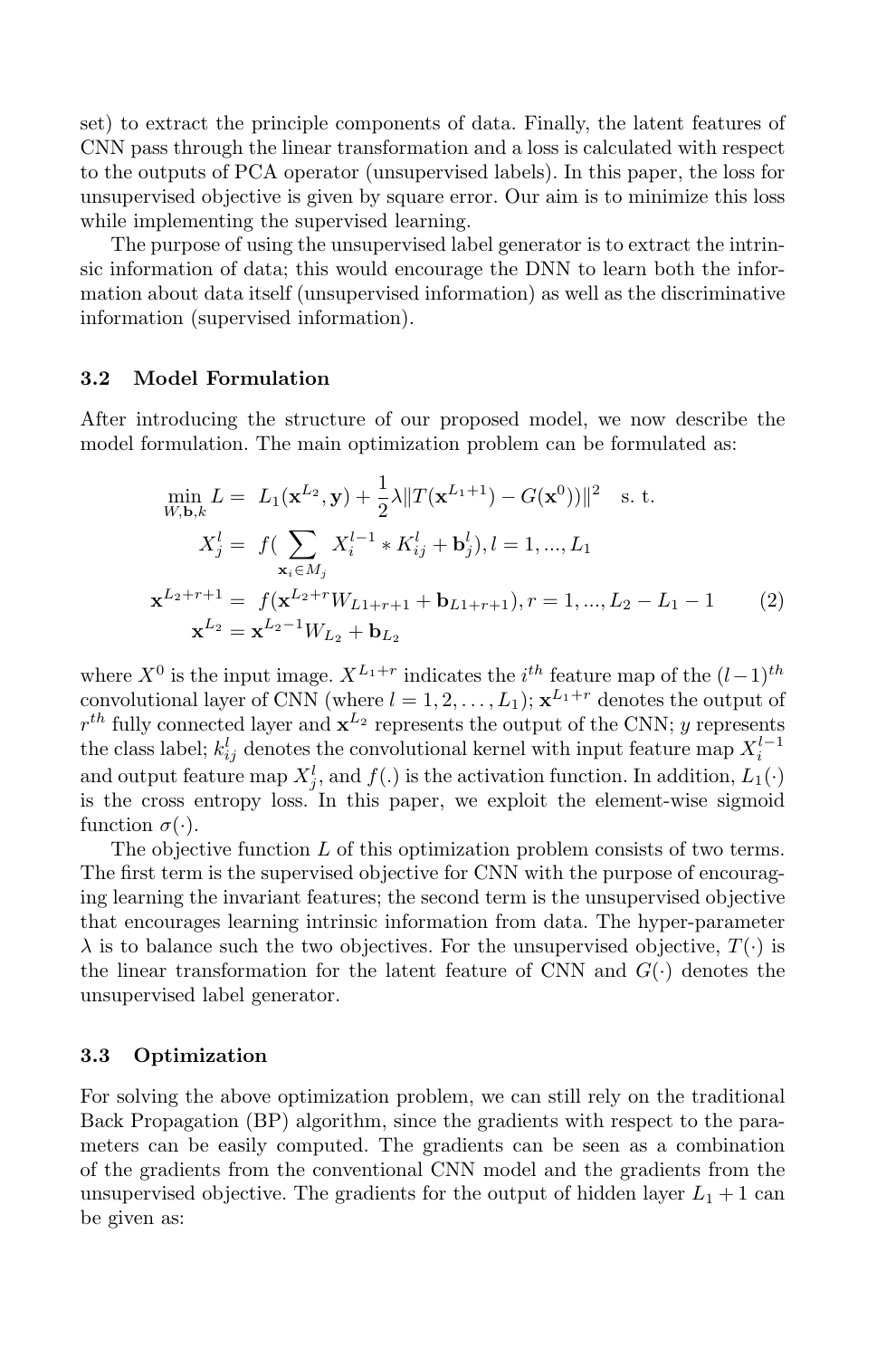$$
\frac{dL}{dx^{L1+1}} = \frac{dL_1(\mathbf{x}_2^L, y)}{d\mathbf{x}^{L1+1}} + \lambda \frac{dT(\mathbf{x}^{L1+1})}{d\mathbf{x}^{L1+1}} (T(\mathbf{x}^{L1+1}) - G(\mathbf{x}^0))
$$
(3)

### **4 Experiments**

In this section, we conduct a series of experiments on our proposed model including face and handwriting data.

#### **4.1 Experimental Setup**

The face dataset contains totally 195 images for 15 different persons [\[2\]](#page-7-4). Each person has 13 horizontal poses from −90 to 90◦ with interval 15◦. It is noted that the test set shares very different pose from the training set which makes the problem very challenging. We follow the experimental setup exactly in [\[11\]](#page-8-1) so as to compare with different algorithms fairly. We evaluate our proposed model against other state-of-art models including the traditional CNN, Field Bayesian Model (FBM) [\[11](#page-8-1)], conventional MLP network, and SVM.

The handwriting dataset is a subset of the CASIA-OLHWDB dataset [\[5](#page-7-5)]. 100 writers are chosen from number 1101 to 1200 and the first 30 classes are selected. The purpose of using a subset is to speed up the training for various models. Nonetheless, the training set contains still 2997 characters, with each writer writing about 30 isolated characters. On the other hand, about 288 characters were extracted from another set containing handwritten texts of these writers, which we adopted as the test set. We implement the training set on training models and then report the performance on the test set. We have also implemented the conventional MLP, Linear and nonlinear Support Vector Machine with the rbf kernel function (in short, linear-SVM, and rbf-SVM), conventional CNN, nearest class mean and Modified Quadratic Discriminant Function (MQDF) on this handwriting data.

The same base framework Alexnet [\[4](#page-7-0)] is adopted with six convolutional layers and three fully connect layers in both the datasets. The hyper-parameter  $\lambda$  is adjusted using cross validation.

#### **4.2 Face Recognition with Different Pose**

We have done a series of preprocessing including resizing the images to  $48 \times 36$ and then reducing the dimension to 100 with Principal Component Analysis  $(PCA)$ . For CNN, we resize the images to  $224 \times 224$ . Table [1](#page-6-0) reports the performance (recognition rate) of different models.

As observed, our novel CNN-DNNUO achieves the best performance with 94.67%. More specifically, the proposed DNNUO significantly improves the performance of CNN from 90.67 to 94.67. On the other hand, Fisher Discriminant Analysis (FDA) is the state-of-the-art algorithm for face recognition, which only achieved the error rate of 69.33%. Moreover, the other approaches such as the bilinear model, the style mixture model, the FBM and conventional Neural Network are obviously worse than our proposed DNNUO.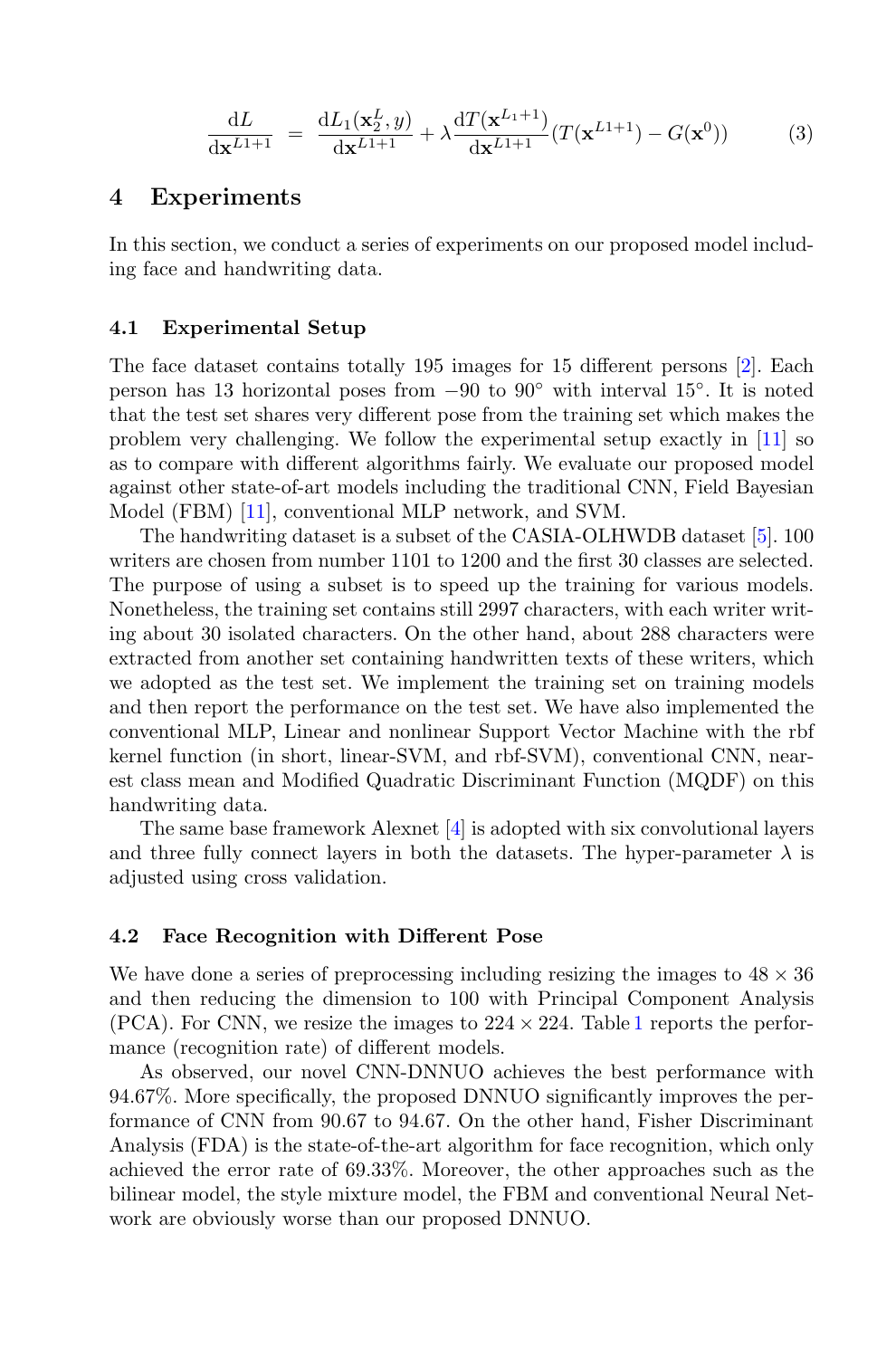| Classifier                  | Accuracy $(\%)$ |
|-----------------------------|-----------------|
| Bilinear (Field) $[10]$     | 60.00           |
| Style mixture (Singlet) [8] | 70.00           |
| Style mixture (Field) [8]   | 73.33           |
| Nearest class mean $ 11 $   | 60.00           |
| $FDA$ [11]                  | 69.33           |
| FBM [11]                    | 74.67           |
| linear-SVM                  | 84.00           |
| rbf-SVM                     | 85.33           |
| MLP                         | 81.33           |
| CNN                         | 90.67           |
| CNN-DNNUO                   | 94.67           |
| MLP-DNNUO                   | 86.67           |

<span id="page-6-0"></span>**Table 1.** Recognition rates of different models on face data. The proposed CNN-DNNUO significantly outperforms the other models.

#### **4.3 Handwriting Classification**

We exploit the benchmark 8-direction histogram feature extraction method to generate for each character image a feature of 512 dimension [\[6\]](#page-7-7). These features are reduced to 160 dimensions by FDA and further to 50 by PCA in order to speed up the training. For CNN and DNNUO, the original images are directly resized to  $224 \times 224$ .

<span id="page-6-1"></span>**Table 2.** Error rates of different models on handwriting data. Our proposed CNN-DNNUO model achieves the best performance.

| Classifier                   | Accuracy $(\%)$ |
|------------------------------|-----------------|
| Nearest class mean           | 94.44           |
| MQDF                         | 94.44           |
| 3-layer perceptron           | 97.22           |
| <b>FBM</b>                   | 95.49           |
| $\text{SVM}_{linear-kernel}$ | 96.53           |
| $\text{SVM}_{RBF-kernel}$    | 96.53           |
| CNN (Alexnet)                | 98.61           |
| MLP-DNNUO                    | 98.26           |
| CNN-DNNUO                    | 98.96           |

Table [2](#page-6-1) shows the recognition rates of various models. Once again, the proposed CNN-DNNUO achieves the best performance of 98.96%. It is superior to the other models including the conventional CNN and the SVM models. Moreover, our CNN-DNNUO also outperforms the MQDF, the state-of-the-art classifier in Chinese character recognition.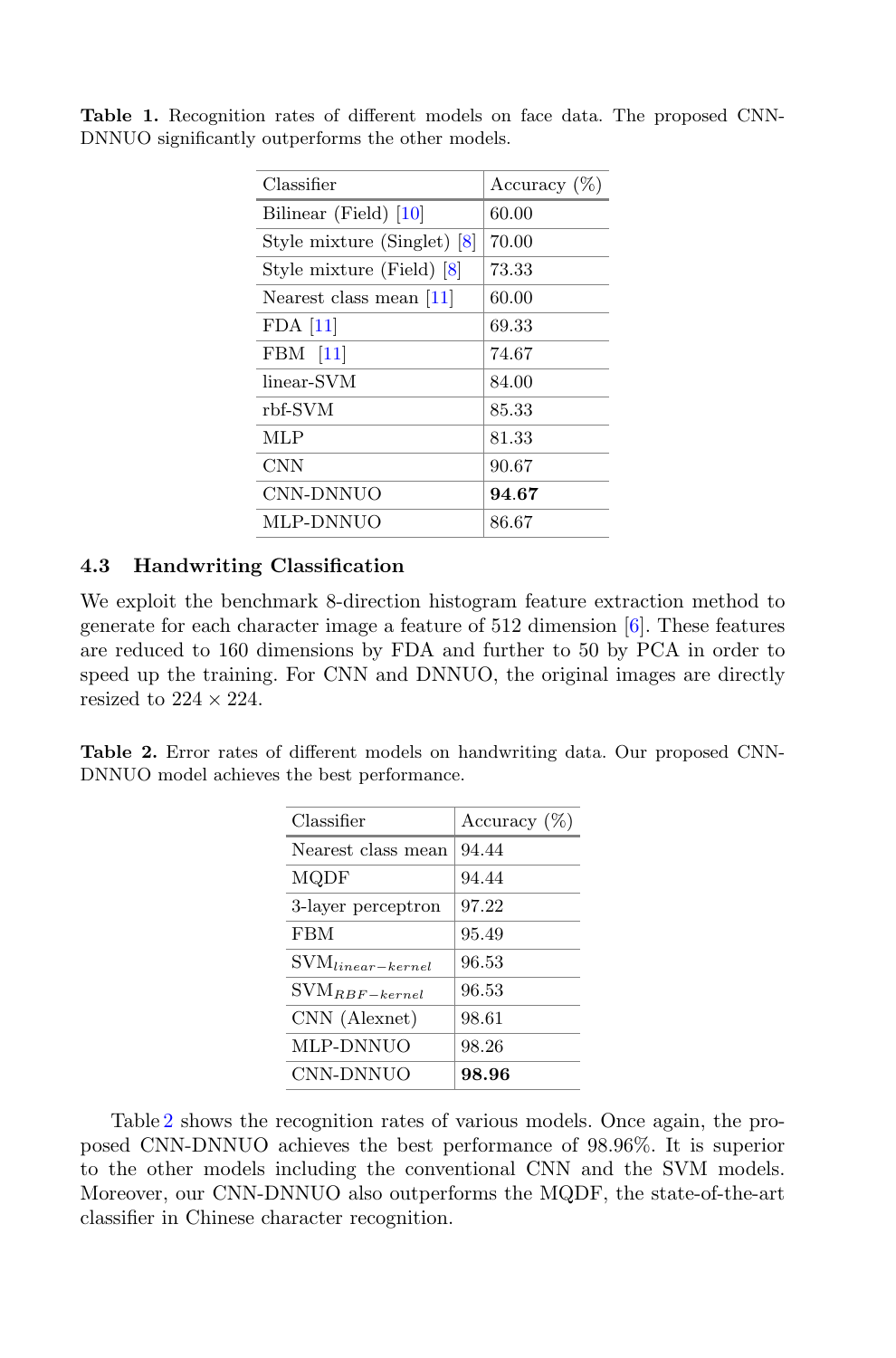# **5 Conclusions**

In this paper, we proposed a novel deep learning framework with unsupervised objective (DNNUO) which can appropriately take advantages of intrinsic information of data. Specifically, we built a novel network with two parts: supervised part and unsupervised part. We proposed to connect the unsupervised part and one hidden layer of CNN, which are exploited to deliver the unsupervised knowledge. We developed a new objective function with additional unsupervised term and modified the stochastic optimization algorithm, which can efficiently optimize the proposed DNNUO model. We conducted experiments on two databases including face and handwriting data. Experimental results showed that our proposed model achieves the best performance on both the data sets compared with the other competitive models.

**Acknowledgement.** The paper was partially supported by National Natural Science Foundation of China (NSFC) under grant no.61473236, Natural Science Fund for Colleges and Universities in Jiangsu Province under grant no. 17KJD520010, Suzhou Science and Technology Programme under grant no. SYG201712, SZS201613, the UK Engineering and Physical Science Research Council (EPSRC) grant no. EP/M026981/1, and also the UK Royal Society of Edinburgh (RSE) and NSFC under joint-project grant no. 61411130162.

## <span id="page-7-3"></span>**References**

- 1. Chan, T.H., Jia, K., Gao, S., Lu, J., Zeng, Z., Ma, Y.: Pcanet: a simple deep learning baseline for image classification? IEEE Trans. Image Process. **24**(12), 5017–5032 (2015)
- <span id="page-7-4"></span>2. Gourier, N., Hall, D., Crowley, J.: Estimating face orientation from robust detection of salient facial features. In: International Conference on Pattern Recognition (ICPR) (2004)
- <span id="page-7-1"></span>3. Hinton, G., Salakhutdinov, R.R.: Reducing the dimensionality of data with neural networks. Science **313**(5786), 504–507 (2006)
- <span id="page-7-0"></span>4. Krizhevsky, A., Sutskever, I., Hinton, G.E.: Imagenet classification with deep convolutional neural networks. In: Advances in Neural Information Processing Systems, pp. 1097–1105 (2012)
- <span id="page-7-5"></span>5. Liu, C.L., Yin, F., Wang, D.H., Wang, Q.F.: Casia online and offline chinese handwriting databases. In: International Conference on Document Analysis and Recognition (ICDAR), pp. 37–41 (2011)
- <span id="page-7-7"></span>6. Liu, C.L., Zhou, X.D.: Online japanese character recognition using trajectory-based normalization and direction feature extraction. In: Tenth International Workshop on Frontiers in Handwriting Recognition (2006)
- <span id="page-7-2"></span>7. Rasmus, A., Berglund, M., Honkala, M., Valpola, H., Raiko, T.: Semi-supervised learning with ladder networks. In: Advances in Neural Information Processing Systems, pp. 3546–3554 (2015)
- <span id="page-7-6"></span>8. Sarkar, P., Nagy, G.: Style consistent classification of isogenous patterns. IEEE Trans. Pattern Anal. Mach. Intell. **27**(1), 88–98 (2005)